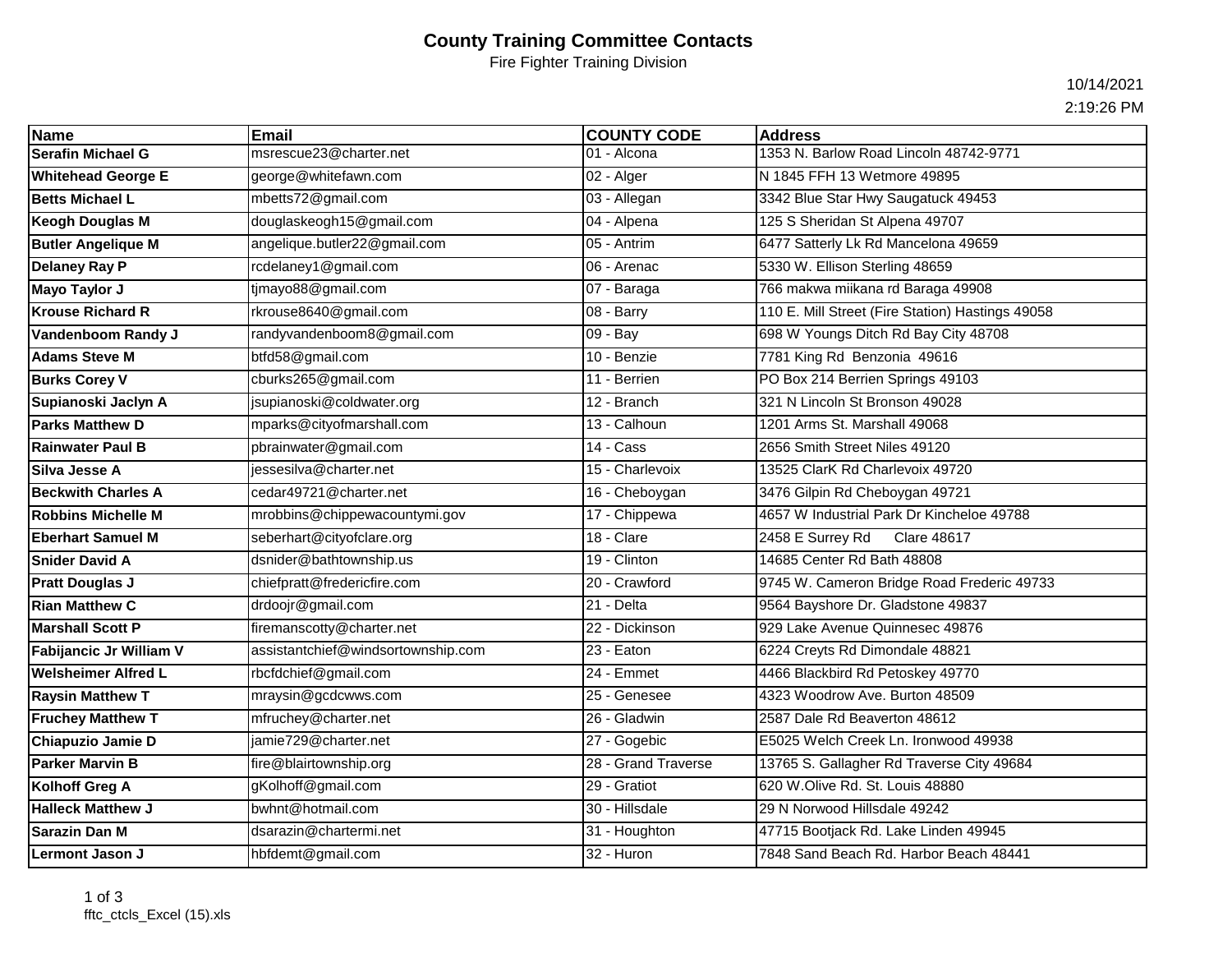## **County Training Committee Contacts**

Fire Fighter Training Division

10/14/2021

2:19:26 PM

| <b>Priese William J</b>             | priese@meridian.mi.us           | 33 - Ingham      | 5000 Okemos Rd. Okemos 48864                  |
|-------------------------------------|---------------------------------|------------------|-----------------------------------------------|
| <b>Lubitz Timothy M</b>             | t.lubitz@ci.belding.mi.us       | 34 - Ionia       | 114 Hanover Belding 48809                     |
| <b>Deckett William H</b>            | bdeckett@yahoo.com              | 35 - losco       | 308 E State St East Tawas 48730               |
| <b>Goriesky Michael A</b>           | magoriesky@yahoo.com            | $36 -$ Iron      | 120 Playground Rd Iron River 49935            |
| <b>Mead Mathew W</b>                | mmead0914@gmail.com             | 37 - Isabella    | 301 N 5th Street Shepherd 48883               |
| Johnston Jon P                      | jonjohnston@yahoo.com           | 38 - Jackson     | 2920 Jack Pine Drive Jackson 49201            |
| <b>Everett III Richard (Chip) M</b> | everettc@portagemi.gov          | 39 - Kalamazoo   | 4377 Olde Forest Drive Kalamazoo 49009-9345   |
| <b>Bradley Gregory E</b>            | greg@torchlake.com              | 40 - Kalkaska    | 9570 Pine Circle Drive N.W. Rapid City 49676  |
| <b>May Michael W</b>                | MayM@cityofgrandville.com       | 41 - Kent        | 3215 Wilson Ave SW Grandville 49418           |
| Sarazin Dan M                       | dsarazin@chartermi.net          | 42 - Keweenaw    | 47715 Bootjack Rd. Lake Linden 49945          |
| <b>Bombich Gregory F</b>            | greg@bombichfamily.com          | 43 - Lake        | 7495 W 8 Mile Rd Irons 49644                  |
| Howell, Sr. Blaine A                | bahowell41@aol.com              | 44 - Lapeer      | 4060 Peters Road Columbiaville 48421          |
| Dunklow Kyle T                      | kdunklow@hotmail.com            | 45 - Leelanau    | 10673 Picket Hinge Traverse City 49685        |
| Damon Scott A                       | 85c1@cambridgetownship.net      | 46 - Lenawee     | 8479 Springville Hwy Onsted 49265             |
| <b>Carroll Adam L</b>               | acarroll@hartlandareafire.com   | 47 - Livingston  | Hartland Deerfield Fire Author Hartland 48353 |
| <b>Berry Steve N</b>                | steveberry07@sbcglobal.net      | 48 - Luce        | 506 W. Victory Way Newberry 49868             |
| <b>Tracy Bryce A</b>                | fire2bat@hotmail.com            | 49 - Mackinac    | 111 Water Tower Dr. St Ignace 49871           |
| <b>Stevenson James D</b>            | jstevenson@warrenfiredept.org   | 50 - Macomb      | 23295 Schoenherr Warren 48089                 |
| Kamaloski Jeffrey R                 | jkamaloski@gmail.com            | 51 - Manistee    | 3643 Fisk Rd. Manistee 49660                  |
| <b>Kidd Thomas A</b>                | Tkidd9095@GMAIL.COM             | 52 - Marquette   | 6248 US 41 South Marquette 49855              |
| Van Sickle Zachary R                | zach_109@hotmail.com            | 53 - Mason       | 1377 E US Highway 10 Scottville 49454         |
| <b>Palmer Ronald J</b>              | matfdc1@gmail.com               | 54 - Mecosta     | 19385 Lincoln Rd Stanwood 49346               |
| Dessart Joshua J                    | josh.dessart@gmail.com          | 55 - Menominee   | W6040 Co Rd G08 Wallace 49893                 |
| <b>Ripke Richard L</b>              | rlripke@delta.edu               | 56 - Midland     | 526 W Myrtle Sanford 48657                    |
| <b>Nettle Edward L</b>              | edward.nettle@yahoo.com         | 57 - Missaukee   | 230 South Merritt Road Merritt 49667          |
| <b>Morabito Lawrence M</b>          | firechief133@gmail.com          | 58 - Monroe      | 14488 Grafton Rd. Carleton 48117              |
| <b>Blomstrom Brian K</b>            | bloomy@pathwaynet.com           | 59 - Montcalm    | 6170 W. Peck Road Sheridan 48884              |
| <b>Baum Brock D</b>                 | bbaum@cityofgrayling.org        | 60 - Montmorency | 10335 Hammond Drive Atlanta 49709             |
| <b>Cleveland Mark A</b>             | cleveland.marka@gmail.com       | 61 - Muskegon    | 291 N. Sheridan Dr. Muskegon 49442            |
| <b>Bouwkamp Dean M</b>              | deanbouwkamp81@gmail.com        | 62 - Newaygo     | 1421 E. 120th Street Grant 49327              |
| <b>Ginther Robert C</b>             | rginther@beverlyhillspolice.com | 63 - Oakland     | 6578 Houghten Troy 48098                      |
| <b>Yost Daniel</b>                  | medicyost@hotmail.com           | 64 - Oceana      | 5216 S 90th Ave New Era 49446                 |